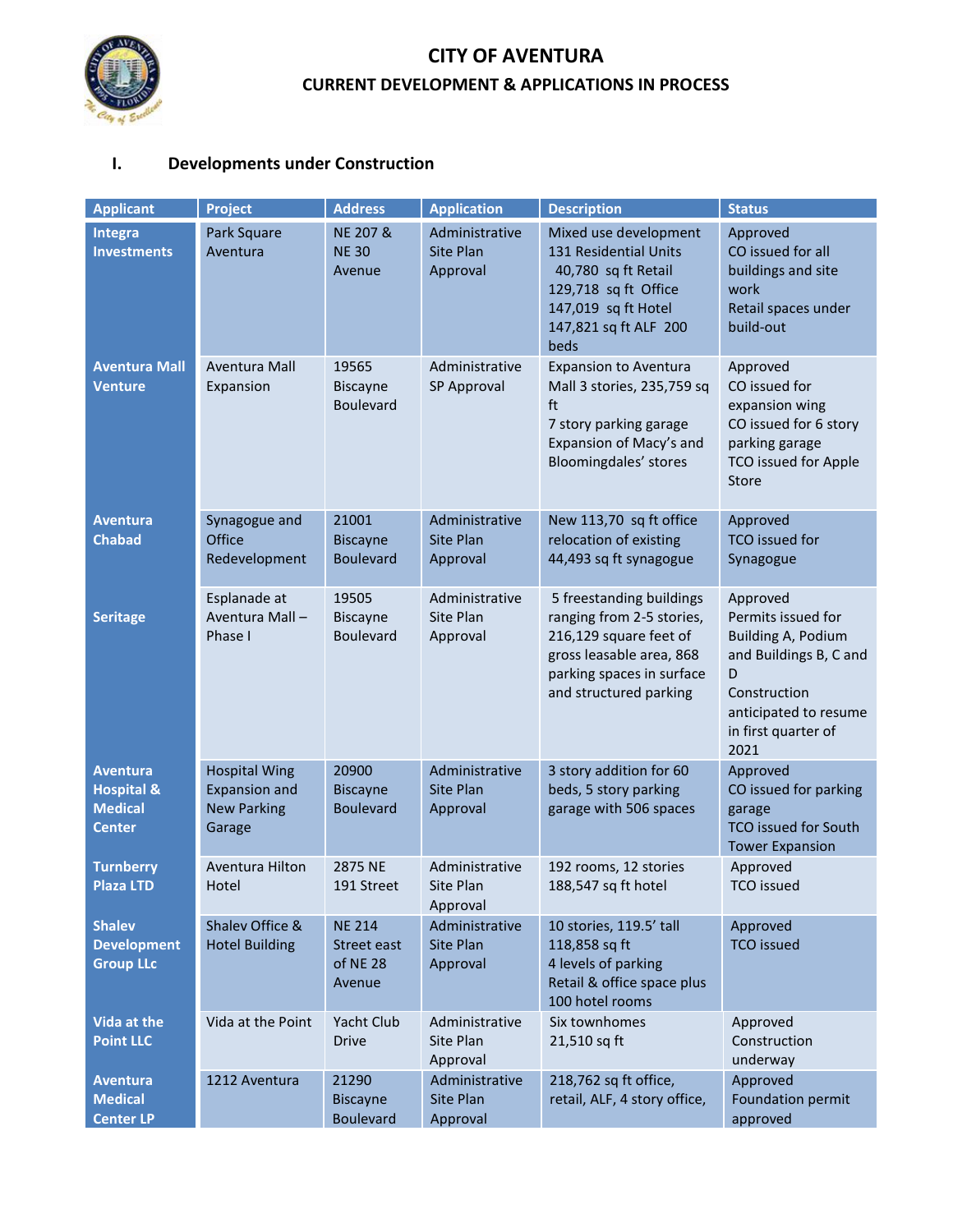## **II. Approved Developments not yet under Construction**

| <b>Applicant</b>                                         | Project                                          | <b>Address</b>                                                  | <b>Application</b>                                         | <b>Description</b>                                                                                                        | <b>Status</b>                                                                                                           |
|----------------------------------------------------------|--------------------------------------------------|-----------------------------------------------------------------|------------------------------------------------------------|---------------------------------------------------------------------------------------------------------------------------|-------------------------------------------------------------------------------------------------------------------------|
| <b>Gulfstream</b><br><b>Park Racing</b><br>Assoc. Inc.   | Gulfstream<br>Parkview                           | <b>NE 213</b><br>Street east<br>of Biscayne<br><b>Boulevard</b> | Administrative<br>Site Plan<br>Approval                    | 25 story residential<br>condominium<br>480 units                                                                          | Approved<br>No building permit<br>application to date                                                                   |
| <b>Aventura</b><br><b>Medical</b><br><b>Services LLC</b> | Aventura<br>Medical<br><b>Services</b><br>Center | <b>NE 28</b><br>Avenue at<br><b>NE 213</b><br><b>Street</b>     | Administrative<br>Site Plan<br>Approval                    | 11 story, 120 ft tall<br>medical office building<br>6 stories parking, 5 stories<br>office, 142,500 sq ft.                | Approved<br>No building permit<br>issued to date<br>Revised site plan<br>submitted 10/20<br>Now named<br>"Aventura Eco" |
| <b>Granite</b><br><b>Aventura LLC</b>                    | Port Aventura                                    | <b>NE 185</b><br>Street at NE<br>28 Court                       | Administrative<br><b>Site Plan</b><br>Revision<br>Approval | 204 residential units, 170<br>hotel rooms 18 stories, 186<br>ft tall                                                      | Revision Approved<br>No building permit<br>issued to date                                                               |
| Cabi<br><b>Aventura</b><br><b>Hotel LLLP</b>             | Cabi Aventura<br><b>Office Tower</b>             | 2777 NE 185<br><b>Street</b>                                    | Administrative<br>Site Plan<br>Approval                    | 10 story, 120 ft tall,<br>132,690 sq ft office<br>building, attached parking<br>& 1 <sup>st</sup> floor retail/restaurant | Approved<br>No building permit<br>issued to date                                                                        |
| <b>Optima</b><br><b>International</b><br><b>Plaza</b>    | Connection to<br>parking and<br>plaza levels     | 21500<br><b>Biscayne</b><br><b>Boulevard</b>                    | Administrative<br><b>Site Plan</b><br>Revision<br>Approval | Revision to connect<br>Aventura building to<br>proposed adjacent<br>Hallandale building                                   | Approved<br>No building permit<br>issued to date                                                                        |
| <b>Seritage</b>                                          | Esplanade at<br>Aventura Mall<br>- Phase II      | 19505<br><b>Biscayne</b><br><b>Boulevard</b>                    | Administrative<br>Site Plan<br>Approval                    | 3 additional freestanding<br>buildings and revision to<br>parking area                                                    | Approved<br><b>Building Permits under</b><br>review                                                                     |
| Aventura 34 <sup>th</sup><br>AV, LLC                     | Aventura<br>Condo                                | 20605 NE 34<br>Avenue                                           | Administrative<br><b>Site Plan</b><br>Approval             | 6 story, 5 unit multi-family<br>residential building                                                                      | Approved<br>No building permit<br>submitted to date                                                                     |
| <b>Mystic Pointe</b><br><b>Marina</b>                    | Replacement of<br><b>Floating Docks</b>          |                                                                 | Administrative<br>Site Plan<br>Approval                    | <b>Replacement of Existing</b><br>Floating Docks in same<br>configuration                                                 | Approved<br>Building permit under<br>review                                                                             |
| <b>Granite</b><br><b>Aventura LLC</b>                    | Port Aventura                                    | 2785 NE 185<br><b>Street</b>                                    | Administrative<br><b>Site Plan</b><br>Revision<br>Approval | Change to façade, change<br>to all valet parking,<br>changes to entry drive to<br>hotel                                   | Approved<br>No building permit<br>submitted to date                                                                     |
| <b>Safra Bank</b>                                        | 3050 Aventura                                    | 3050<br>Aventura<br><b>Boulevard</b>                            | Administrative<br>Site Plan<br>Approval                    | 12 story, 200' tall, 113,65<br>square feet of bank and<br>office, two levels of<br>subterranean parking                   | Approved<br>No building permit<br>submitted to date                                                                     |